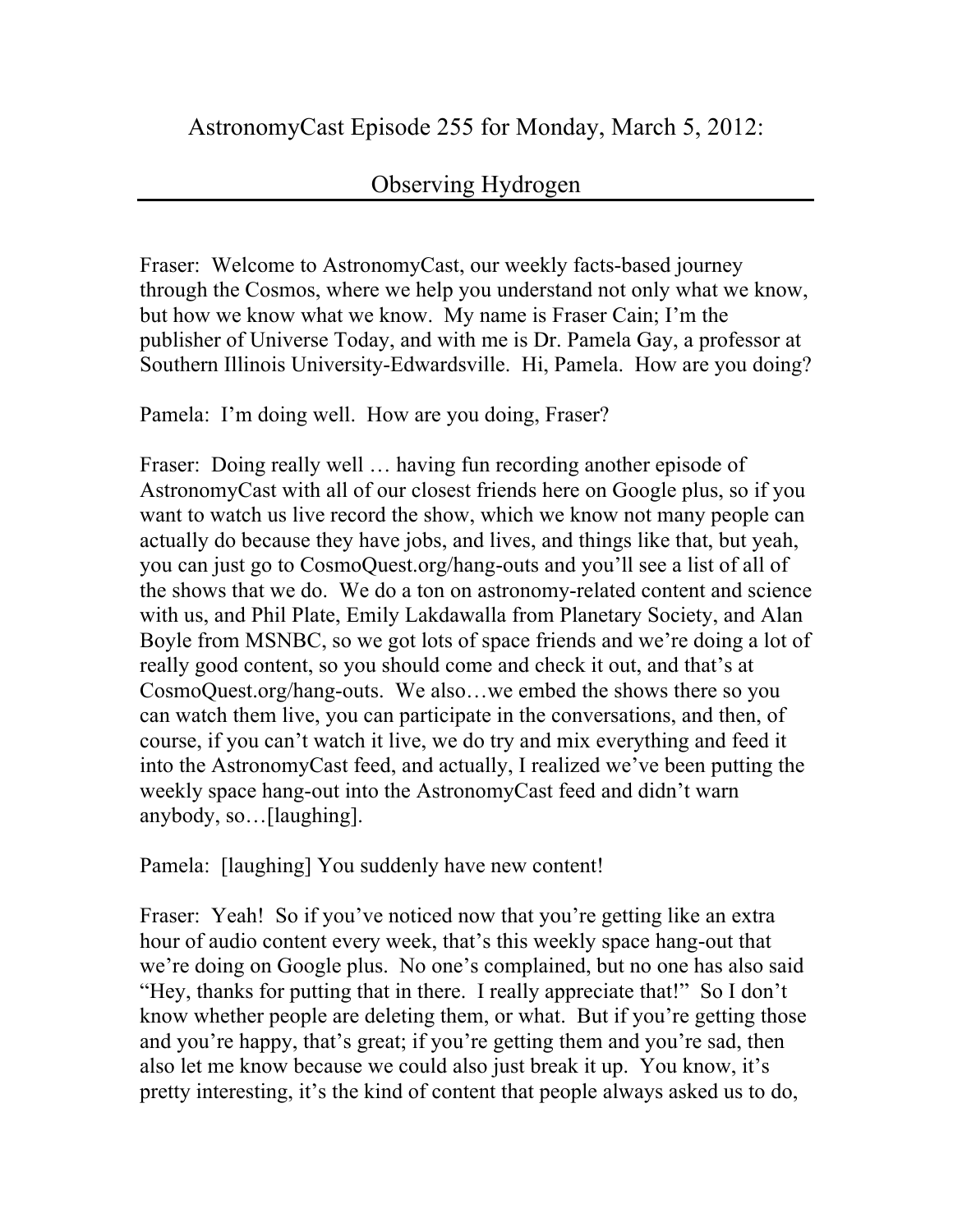but we never did, which is talk about the news and the current events and analysis of that kind of stuff, which is totally different from AstronomyCast, so anyway, that's all in there. Sorry about that; hope you're OK with that. Please let us know if you're not. Alright, well, why don't we get cracking then?

## [advertisement]

Fraser: So hydrogen is the most common element in the Universe, formed at the beginning of everything in the Big Bang. It's the raw material of stars, gathering together through mutual gravity into vast nebulae. Astronomers can learn so much looking for hydrogen in the Universe. Well, here's why and how they do it. Now, we wanted to, sort of, when we first sort of set up this show, I was like "OK, so the topic is hydrogen!" And you were like "No, no, no, that's too big, that's too much. Let's just observe hydrogen."

Pamela: It's like 70% of the Universe. There's a whole lot of stuff going on and…let's keep focused.

Fraser: Like chemistry, and fusion, and powering cars, and things like that, so…but at least I think we should just have a brief conversation just about the formation of hydrogen and where it all came from, and then I promise we won't go into the detailed chemistry of it.

Pamela: Well, so hydrogen -- talking about its formation is somewhat silly. You take energy, you leave it on a shelf, it becomes protons probably (or other particles), and if it's enough energy to become a proton, well, one proton that counts as ionized hydrogen, let it near a neutron, you now have a slightly more interesting hydrogen atom. Give it an electron -- you now have a neutral hydrogen atom, so basically, hydrogen is that stuff that just formed when the Universe's energy cooled off enough to start forming particles. Everything more complicated than hydrogen, you have to have some sort of nuclear fusion reaction take place in order to get to it, so hydrogen is just that simple thing that comes out of energy.

Fraser: And so back when the…during the Big Bang, when everything was just too hot, you just had raw energy…

Pamela: Yes.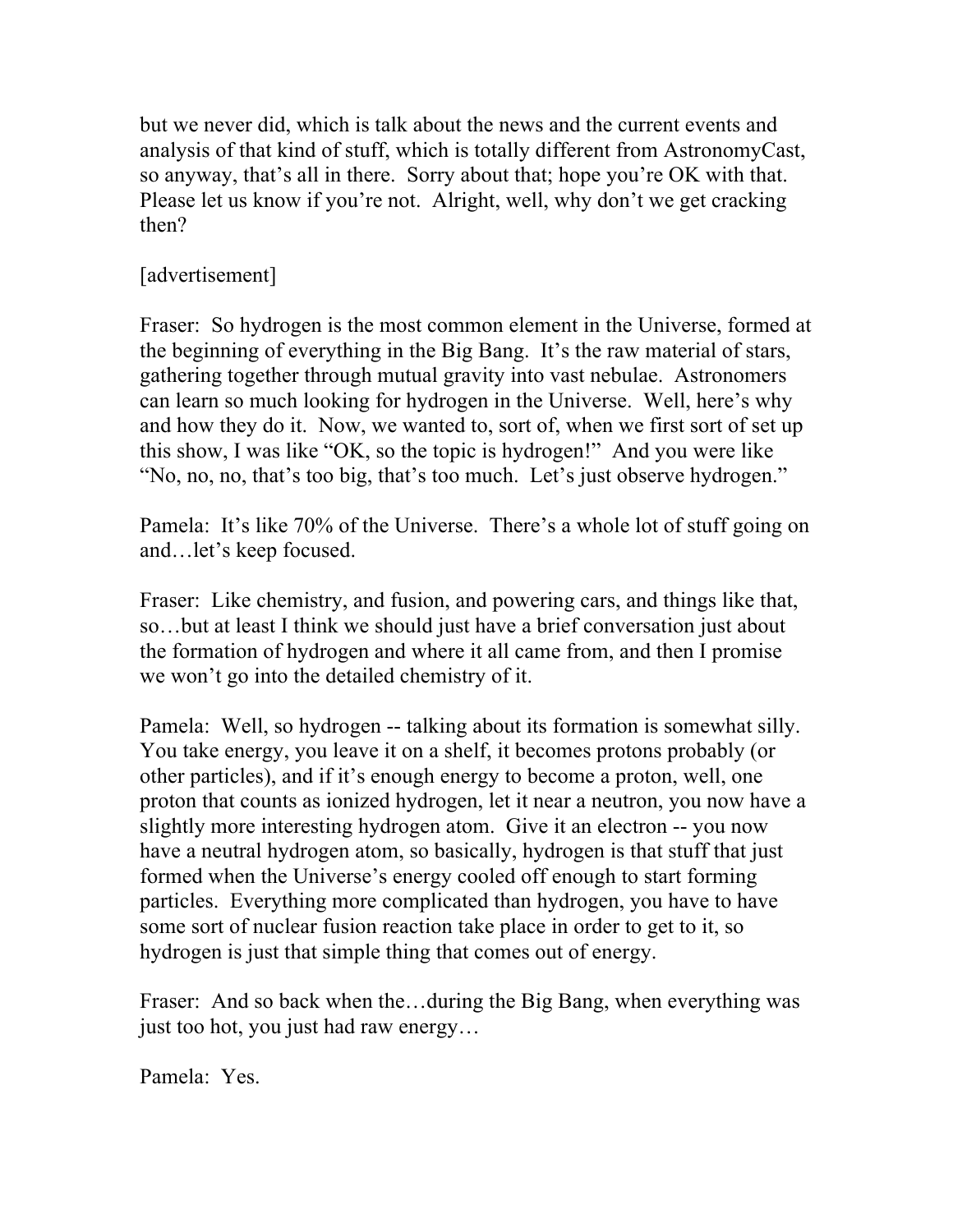Fraser: And then as things cooled down, that raw energy turned into protons, and…

Pamela: Protons, neutrons, electrons…

Fraser: ...and electrons, and you just, you know, you just gather them together in the simplest possible way and that's hydrogen. Obviously, we talked about it in a few episodes where you had this moment where the entire Universe was in this state of a star, and the hydrogen atoms were being fused into helium, and that's where we get the helium from, but really, and then the expansion continued and now we're just left with all this hydrogen, just this raw material, the building block of the entire Universe, so…and then why is it, then, I guess, important, then, for astronomers to observe hydrogen?

Pamela: Well, it's not so much that it's important to be able to observe hydrogen so much as we can't *help* but observe hydrogen. It's out there, and it's causing us a whole variety of good things, and bad things, so on one hand, every time we're looking at a star, we're observing an excited hydrogen atmosphere. Every time we look at a beautiful nebula, we're observing a cloud that's rich in hydrogen gas that's usually glowing red. When we start trying to look through the galaxy in radio light, we find all of the cold parts of space permeated with what's called the 21-centermeter line of hydrogen. It's just everywhere. Even when we look at high red-shift galaxies, we find in the spectra of these galaxies all of these places where intervening hydrogen gas has sucked the light out of the spectra of these distant galaxies, so if you study astronomy you're just going to over and over come across the vocabulary of hydrogen. It can get a bit overwhelming, and that was actually part of the inspiration for this show. We've been doing live star parties, and I realized last night we're talking, "H-II" -- all of these different terms, and no one knows what the heck we're talking about.

Fraser: Right, so hydrogen is the most abundant element in the Universe, so you just can't help but see it everywhere you look.

Pamela: Yes.

Fraser: And so we might as well understand what it is that we're looking at. Is it almost like all astronomers are pretty much hydrogen astronomers, you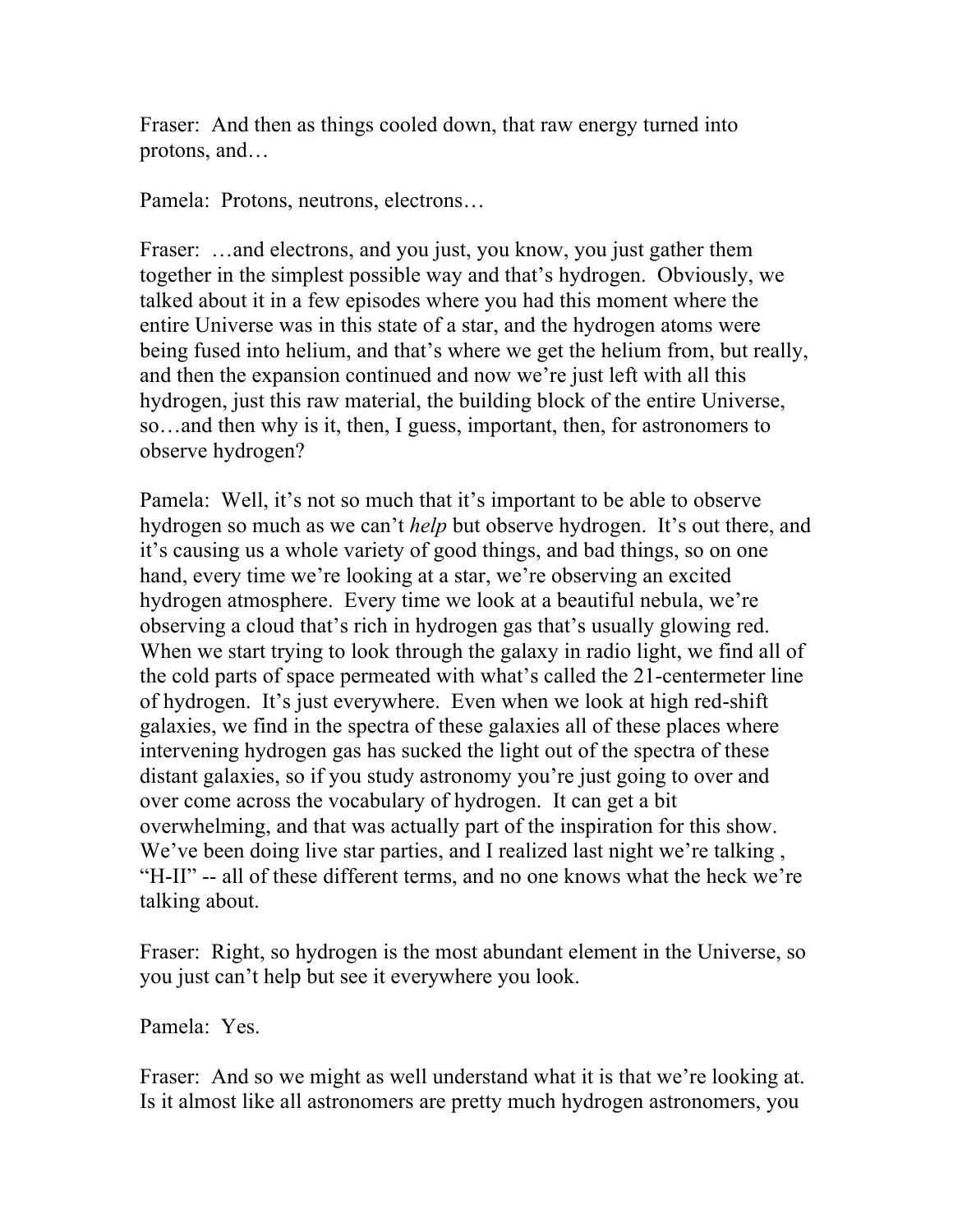know? Like, a certain percentage of the time is just dealing with the hydrogen in everything they're looking at?

Pamela: Yes, and one of the hazing rituals of getting a physics degree is learning all of the Quantum Mechanics of the hydrogen atom, and so by the time you finish getting even an undergraduate degree, you are intimately aware of the inner workings of hydrogen at levels you may not want, and you know how to find it all over the Universe.

Fraser: But you're going to spare us the Quantum Mechanics today.

Pamela: I'm going to spare you the Quantum Mechanics today.

Fraser: OK – good, good. Alright, so then let's talk about the different flavors of hydrogen that astronomers will observe out in the Universe.

Pamela: Well, the most common way that we confront hydrogen just as we peer through the sky with a pair of binoculars, or with a telescope is what's called Hydrogen Balmer Lines, so when you look out, you'll see particularly what's called either Hydrogen Balmer Alpha Line, or just hydrogen-alpha because we get lazy. This is that bright red color that is associated with most nebulae, and it comes from the fact that the hydrogen's energy levels are such that that one lone electron it's got – it can jump between, well, it's lowest energy level, to its second energy level, and transitions in and out of that lowest energy level. Those occur in the ultraviolet where we don't see them with our eyes, so those are probably the most common transitions, but the ones we don't see because ultraviolet gets blocked by our atmosphere. Now, go up one set of energy levels, and look at the transitions in and out of the second energy level. Well, there we have what's called the  $3$  to  $2$  – from the third energy level to the second energy level transition -- and that's at this beautiful, red color that we see in "Open" signs at the local deli, and we see in all of these nebula that are all through the sky, so that red color associated with nebulosity – that is the lowest transition in and out of the second energy level of hydrogen, and this transition was discovered by a dude named Balmer, so it's called the Balmer energy set, and alpha is for the lowest one, so 3 to 2 is alpha, then if you went 4 to 2 that would be beta, and so on through the list.

Fraser: And just to be clear, I think we talked about this in previous shows as well, right? This is that transition, that energy transition, right? When an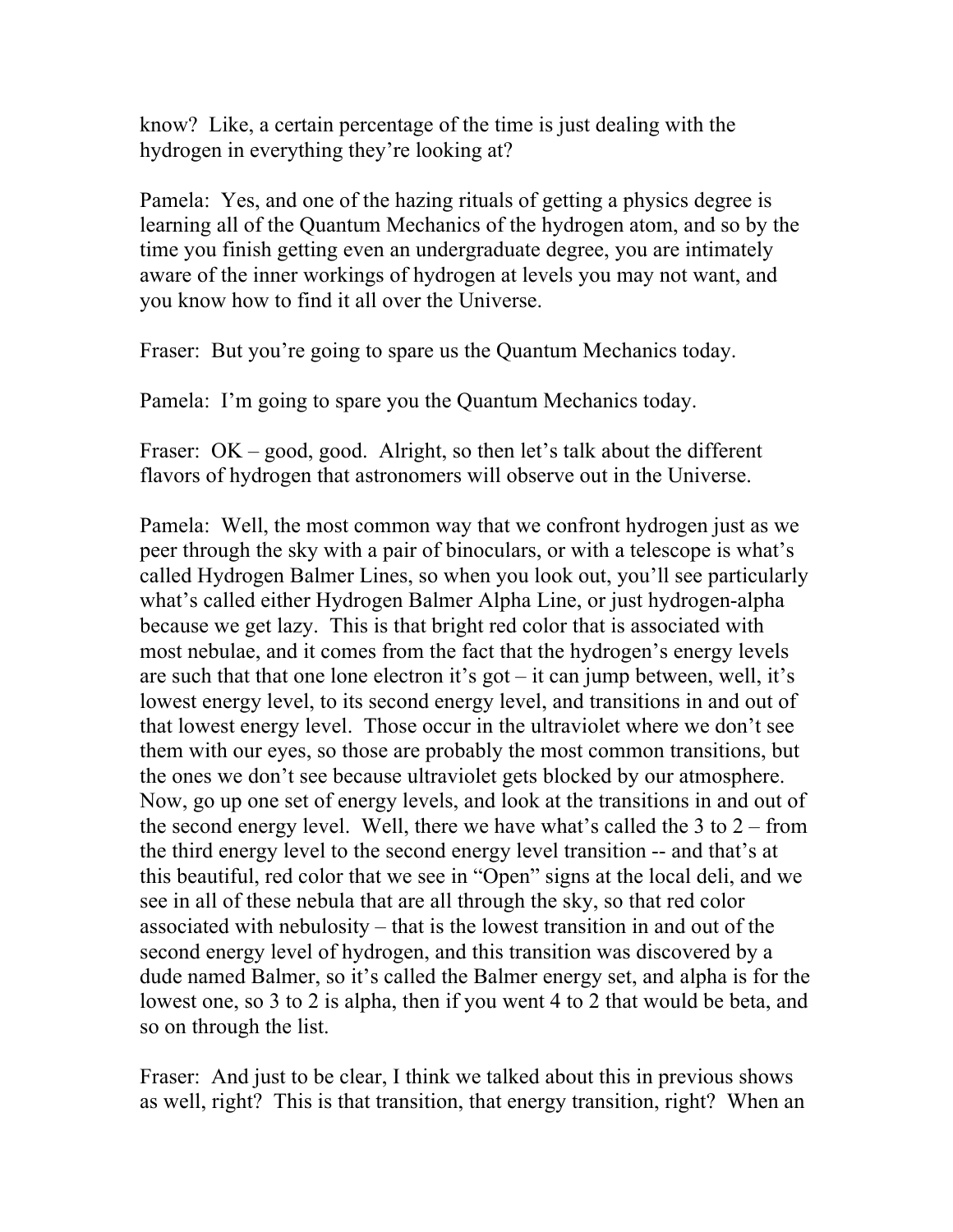atom of hydrogen, where it's got its proton, it's got its neutron, and then it's got this electron, and that electron jumps up or down a level, you can get like a release of energy, and we're seeing the photons streaming away from these nebula as these electrons are being released.

Pamela: So to get this to happen, you have to have a cloud of gas that's getting heated up by something. So there's either a bright star embedded in the cloud, there's a whole bunch of bright stars embedded in the cloud, and the light from the stars is exciting the hydrogen so that it's making this transition.

Fraser: Now, sorry, when you say just...I'm trying to be kind of precise here. So when you say exciting, you mean photons are streaming off of this star…

Pamela: Those photons are getting absorbed by the hydrogen atom.

Fraser: Right.

Pamela: And the hydrogen atom in response to absorbing this photon, the electron is jumping to a higher energy level, and it might actually jump a whole bunch of energy levels, depending on what energy it gets hit with, and this actually has a neat effect where if the geometry is such that you look out, you look at the cloud and the star that you're looking at is on the other side of the cloud, when you look at the cloud, you'll actually see the hydrogen alpha light, that red light, removed from the colors that you're looking at. Now, if instead, the star is off to the side and not precisely lined up, then you see that color that red energy from the star is getting absorbed by the hydrogen, re-radiated in all directions, and so you end up seeing the nebula as red.

Fraser: Right, but the point is (and this is where the whole concept of Quantum comes from, right?) that there is this very discreet, very specific step that these electrons take as they jump up the energy levels, and with it there is the corresponding release that comes out in a very specific color, and it's that color of radiation that we see with our telescopes, and that astronomers are really specifically looking for. They're actually…they're limiting the entire spectrum that they could see down to that exact, specific light.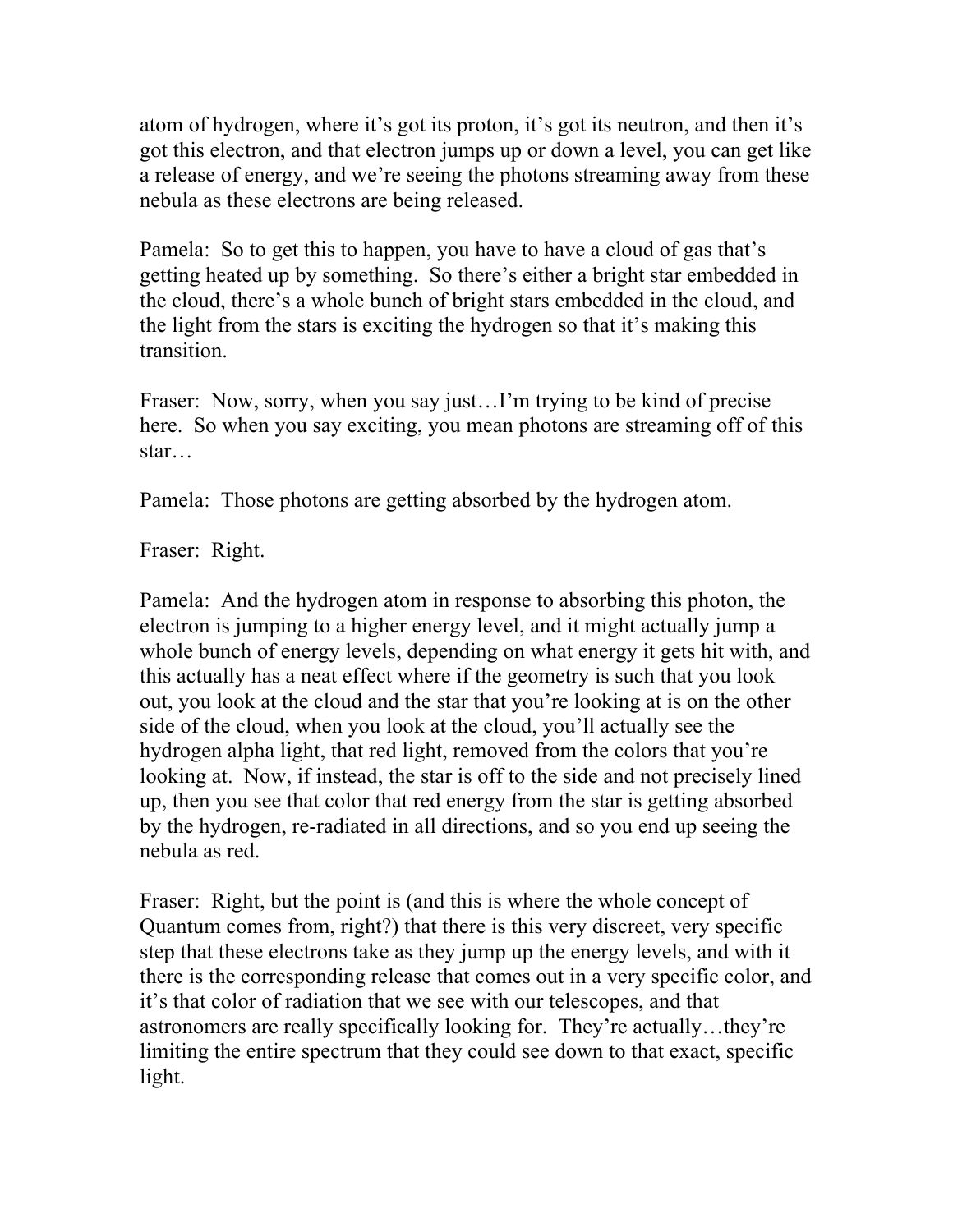Pamela: And this is actually something that anyone out there listening can experience for themselves. A lot of gag stores, a lot of novelty stores will sell these prism glasses that create rainbows when you look through them. Well, if you get one of these pairs of rainbow glasses, and you walk up to your local deli, you walk up to your local pub, whatever, and you look through these glasses at the neon signs, you'll see the discreet, specific lines given off by the atoms in that sign, so if you look at a red "Open" sign, you're going to see this bright red line that comes from the hydrogen alpha, but you'll also see this gap, and then this bright (they call it "cyan," to me, I'd call it turquoise)…this bright turquoise line, and that's hydrogen beta. Then a little bit over to the side from that is hydrogen gamma – this is the 5 to 2 transition (and this is like Crayola blue, or that 00255 if you work in RGB colors), and so you'll then start seeing closer and closer-spaced, deeper shades of blue as you look at the spectra of that red "Open" sign, and then you'll see a completely different set of fingerprints if you look at a green sign, or a purple sign, but that red "Open" sign has this distinctive spectra through the novelty rainbow glasses that's the Hydrogen Balmer series.

Fraser: Right, so I guess what astronomers are doing, right, is they're filtering out every color of light except for that specific, sort of, in the frequency range that they're trying to see. The equivalent of putting those crazy glasses on…

Pamela: If we use a hydrogen-alpha filter, yeah.

Fraser: Right, and so that's the point, right? Astronomers will have a collection of these filters. They'll have one for hydrogen alpha…how many hydrogen-related filters will astronomers use?

Pamela: So at a certain point, you stop using filters and you start doing imaging spectroscopy, so it's not too uncommon to have a H alpha filter, a Lyman-alpha filter if you're working in the ultraviolet, or what will also happen is since these lines are given off by galaxies at different red-shifts, people will actually create special filters tuned to only detect, say, Lymanalpha. This is the 1 to 2 transition in hydrogen that if it's nearby we can't see because it's UV, but if a galaxy is far away, and its light is getting shifted into the red, that color that's usually so blue we can't see it – it gets moved a little bit redder, a little bit redder, a little bit redder until we can see it, and they'll create filters tuned to see the Lyman-alpha of galaxies that are moving at specific velocities.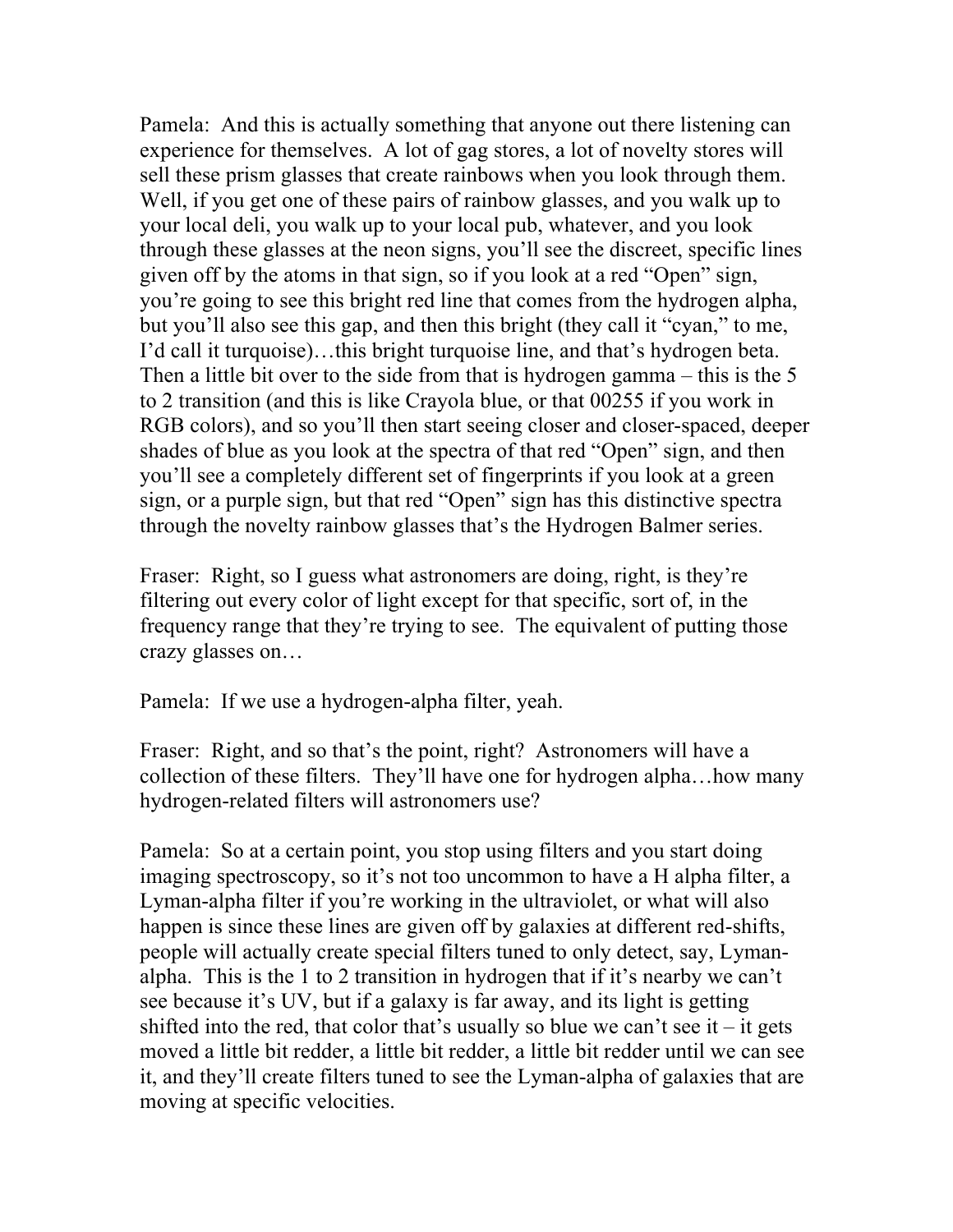Fraser: And I guess this is part of the thing where the amount of that frequency is so tight that if it is red-shifted, you've got to push it up and down the frequency. So astronomers know that they want to see this specific kind of frequency of light, and they've got the tools to be able to see it, but what does seeing it tell them? Why do they want to do this?

Pamela: Well, it's… it depends on what you're doing.

Fraser: Trying to do science.

Pamela: [laughing] And so the thing is there's lots of different science that you could be doing. For instance, when we're looking at different nebulae locally, we're often trying to figure out what is the distribution of temperature in a cloud of gas, what is the density of the gas, and so when we're looking at the hydrogen alpha light, when we're looking at the light in all of these different energy levels of hydrogen, what we're trying to do is figure out just how hot is that gas. And this is where we start talking about things like H-II regions. So an H-II region…the crazy notation we use in astronomy is a letter from the periodic table is clearly the abbreviation for the atom, if it has a Roman numeral "I" next to, that's something that hasn't been ionized at all -- it's completely neutral. If it has a "II" next to it, that means we've yanked off one electron. If it has a "III" next to it, we've yanked off two electrons. So take the number, subtract one, and that's how many electrons we've removed from the atom. So when we're talking about the H-II region, we're talking about a region of space filled with hydrogen gas, and that gas is ionized one time to remove that one electron. Now in these H-II regions, this is a cloud of gas that is typically being heated up by really hot, bright stars, so when you look at the Orion nebula with all of it's O-giant stars embedded in the gas, you're looking at an H-II region, and in these regions the hydrogen atoms will periodically glom on to one of these free electrons, and as they glom on to the free electron, the electron will cascade down through the different energy levels, and it will give off hydrogen alpha, it will give off hydrogen beta, it will give off all these different parts of the spectrum, and by looking at that, and looking at the ratios of how many of the atoms appear in the different energy levels, we can start to get at the density of the material and the temperature of the material.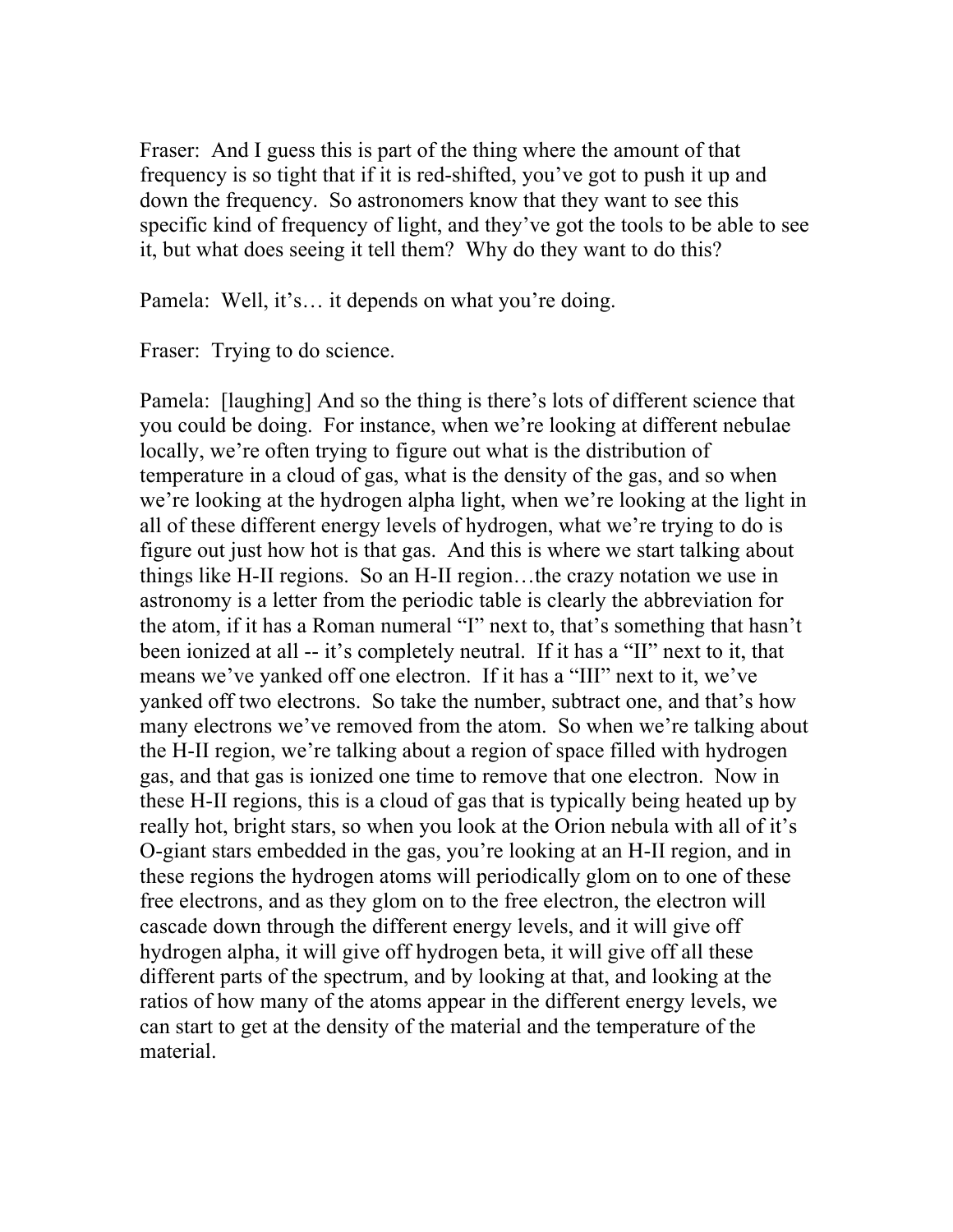Fraser: Now, you mentioned a couple of other things as well. And there's neutral hydrogen, and cold hydrogen, and those are useful for astronomers to observe as well, right?

Pamela: Right, and so another one of the things that we look at is what's called the 21-centimeter line of hydrogen, and this is perhaps one of the harder things to try and explain. It's actually something that when we teach it, we talk about this is something that was originally referred to as "Not going to happen, never going to be observable…" and it's because it's a process that takes a long, long time for it to happen, so if you take a hydrogen atom, its proton in the center has what we call in Quantum Mechanics a "spin," and the spin is either spin up or spin down, and its orbiting electron has the same thing. It either has a spin up or a spin down, and ideally the two little bits -- they want to be lined up the same, and so what you'll have is if you leave hydrogen alone long enough, and it's not in its lowest possible energy, you'll end up getting that "spin-flip" and the energy given off in this flip is energy that corresponds to light with a wavelength that's 21 centimeters long. Now, the probability, in most cases, is that before the atom has a chance for that flip to take place (because it takes a long time for the atom to finally get around to flipping probabilistically), it's probably going to undergo a collision, it's probably going to undergo and excitation – something's going to happen to it. The only way that you're going to consistently get this spin-flip is if you have a whole bunch of gas, it's really cold, and thus not moving, so all the little atoms are just sort of going, "not moving, moving very slowly…" and it's very diffuse gas as well, so you need cold, diffuse gas.

Fraser: Well, that's kind of interesting though, right, because there's a way…like, you wouldn't think if it's out there, just super-cold in space, just sitting there, not interacting, you would think there'd be nowhere to see it, it would just be invisible, but because there's this crazy Quantum effect, they just randomly spin-flip, you get a release of radiation that's very subtle, but it's there and let's you detect it.

Pamela: And so this is one of the ways we're able to measure the rotation rate of our galaxy out to extremely high radii. So what we do is we use radio telescopes, and this is actually the type of thing that undergrads can do, or any amateur who builds their own at-home radio dish, and you can get kits to do that. This is an experiment you can do is identify where the clouds of cold gas are out in the outer wings of the arms of the Milky Way, take a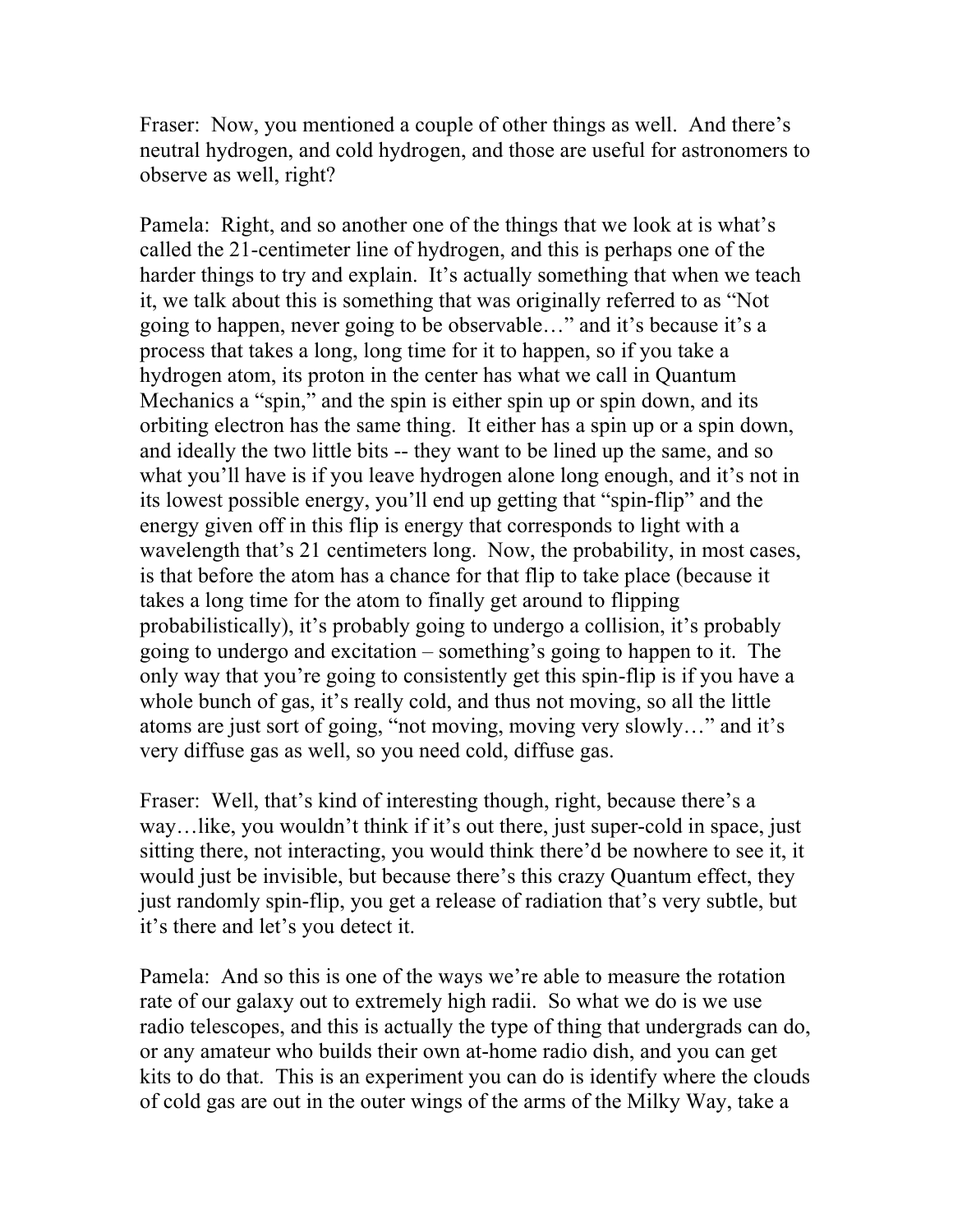look at them, and measure the Doppler shifting of that 21-centimeter line, and from the Doppler shifting you can get the rate at which the cloud is moving forward and backward in that direction in the sky, and you can use geometry then to start to then get at the orbital velocity of this gas and at the end of the day, this gives you the rotation curve for our galaxy that shows that everything is moving at about the same velocity as you move out toward the outer parts of the galaxy, and thus, you can demonstrate for yourself there is something gravitationally changing. This is dark matter.

Fraser: Well, I think that should be everyone's homework for this week, then. So everyone should go out and observe the 21-centimeter line, and calculate the Doppler shifting, use geometry to determine the motion, the rotational motion of our position within the Milky Way.

Pamela: Completely elementary!

Fraser: Completely elementary – everyone, get on that! So what are these cold…? I mean, OK, so we can use these cold clouds of gas as weigh points, as places to determine position, but I mean, aren't these future nurseries of stars?

Pamela: Not necessarily. The thing is that in order to get a star-forming region, you have to have dense gas that has sufficient mass that when you collapse it down and things start forming, you get enough mass leftover to form a star, and some clouds of gas just aren't massive enough that they're ever going to form anything meaningful, and in other cases, the clouds of gas as they are right now are so diffuse and so stable that we don't see star formation in their immediate future. Now, spiral arms do help trigger star formation because what ends up happening is as these clouds of material orbit around the Milky Way, they get pulled in on the one side to the spiral arm, and then as they try and orbit out the other side of the spiral arm, they get slowed down, and as they linger in the spiral arm, there's a good chance that there's going to be collisions, there's going to be compressions, there's going to be shock waves from supernovae, and all of these effects may cause some of these otherwise far-too-diffuse clouds of gas to have star formation, but in general, our galaxy's only about 1% effective at transforming gas into stars.

Fraser: So astronomers don't see…like, don't really do a lot of searching for great, big clouds of future nurseries. It's more like waiting until the…you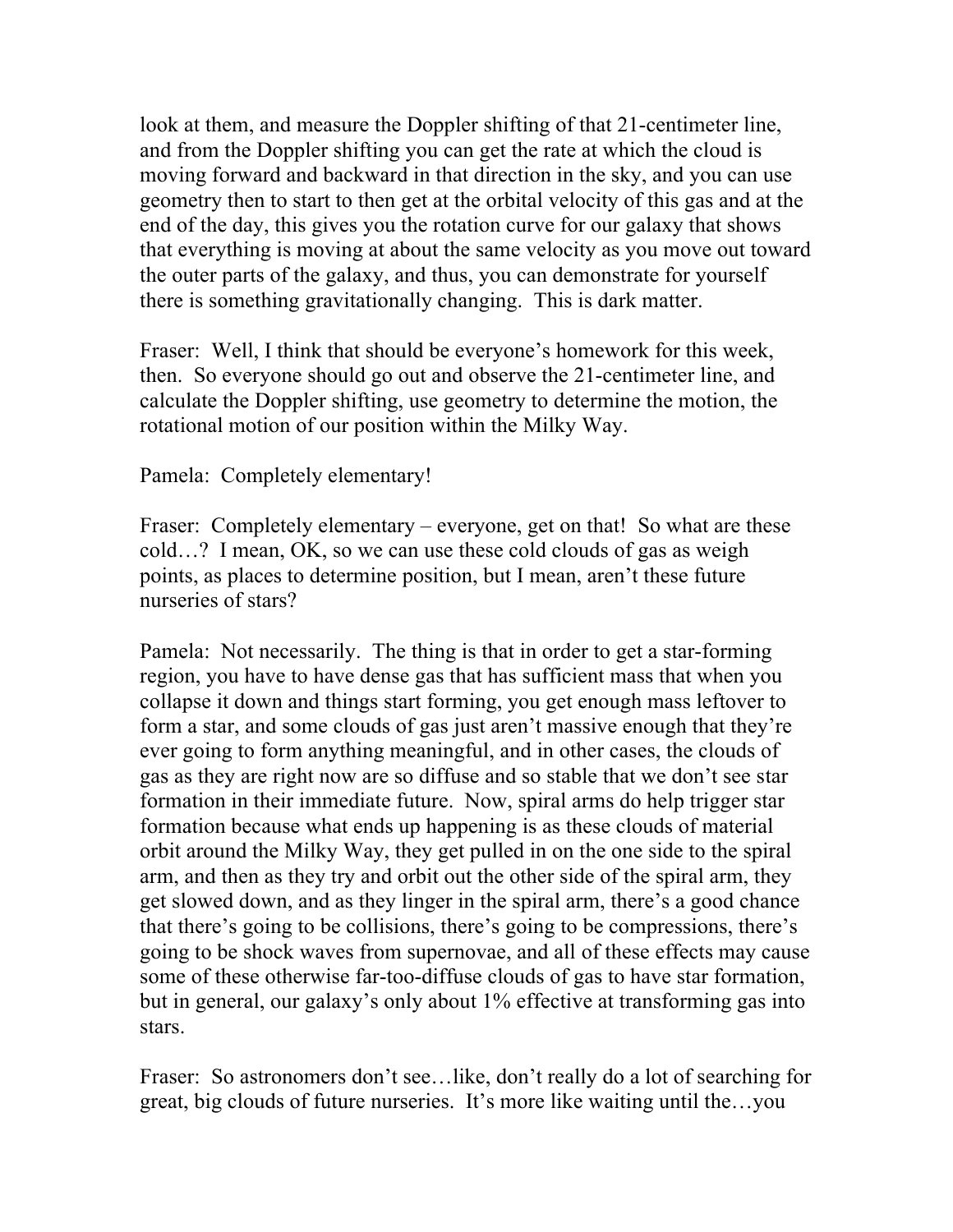know, I guess it moves into to that hydrogen alpha phase, where you're actually starting to see the light coming off the nebula that you start to identify these star-forming regions?

Pamela: Well, there's lots of things that we do look at, and we're like, "THAT is forming stars right now," and this is where people who work in the radio and the millimeter, they actually start mapping out some of these clouds. So there are certain, what are called "bok globules." These are extremely dense, often molecular hydrogen regions, so this is the other form of "H-two" that when you're doing an audio show, it makes no sense. So you have "H-Roman numeral II," which is ionized hydrogen, and you have "H-subscript 2," which is molecular hydrogen, and when you look at these dense, black regions on the sky (Horsehead Nebula isn't a bok globule, but it's an example of one of these dense, black regions on the sky)…when you look at these dense, black regions in the sky in the optical, they just look like the never-ending story, "Great Nothing," ate a part of the Universe, but when you start to look at them instead in millimeter wavelengths, you start to see they're knots of thermally-radiating areas. These are areas where the gas has begun to contract, and as the gas squishes down, the atoms start hitting each other and this process radiates away, basically, warmth. So this is infrared; this is millimeter to light. You can sort of think of this as if you rub your hands together, it's going to generate heat, and if you had an infrared camera, you could actually hold your hands up and see that change in temperature from rubbing your hands. Now, when the gas starts colliding like that, you start initially giving off in the radio light. Now, you wait as it continues to collapse, stars start to form, starts to light up in the infrared, and eventually it brings itself all the way into the bright blue UV when you get the youngest stars actually igniting, but so we look for those dark, molecular clouds that are high-density, and those…yeah, they do probe those for star formation, but not every blob of gas is necessarily going to form stars.

Fraser: Can we look for places where, like, hydrogen is absorbing light? You know, like we look for places where certain elements are actually blocking, right?

Pamela: And so when we look at nebula, we talk about there being reflection nebula, we talk about there being emission nebula, and the truth is it's just a matter of geometry. So if it's star-cloud-observer, that cloud is going to absorb out the hydrogen lines. If it's cloud in front of us, star off to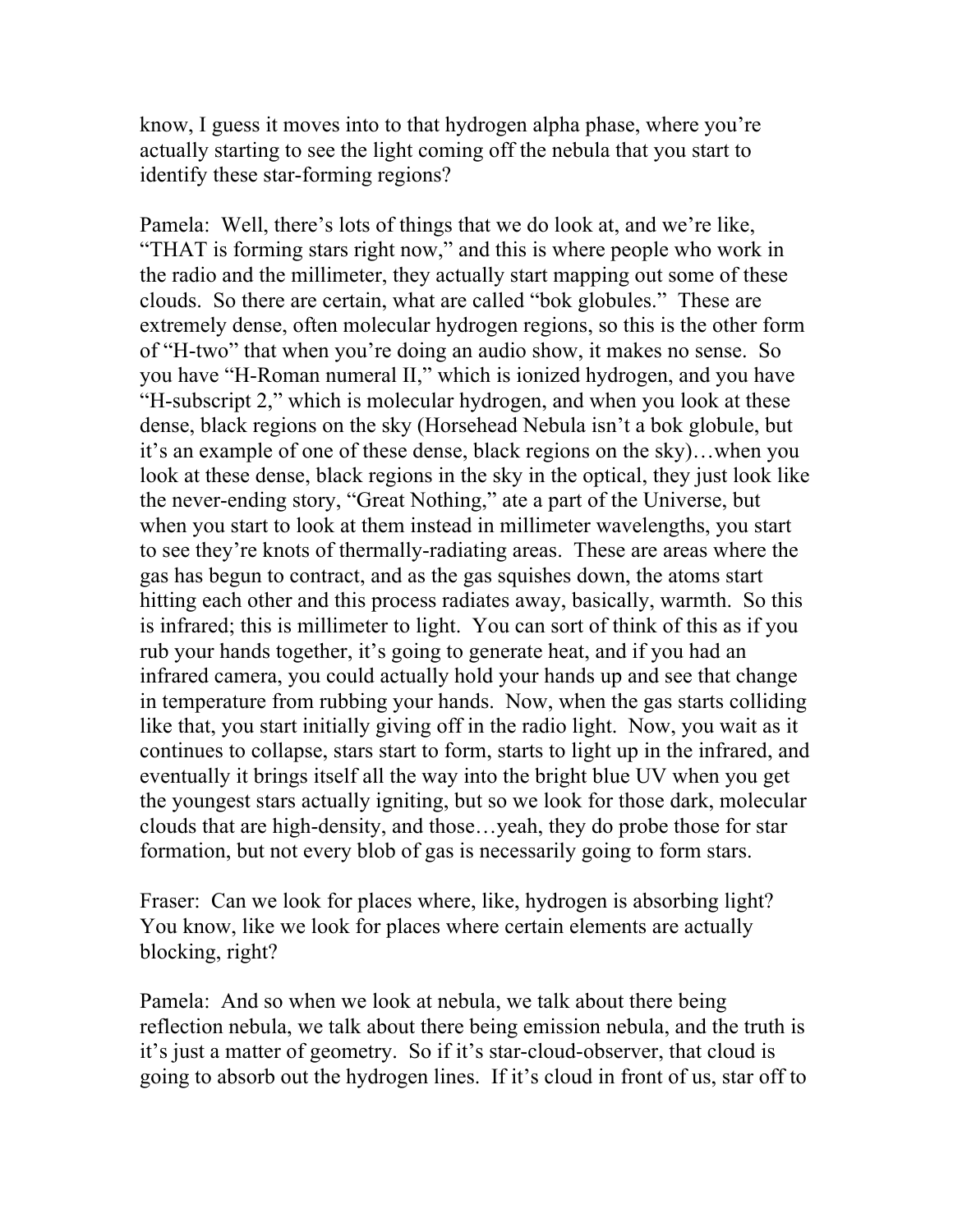the side, then we see emission lines, and so there's lots of different ways, and it's all about geometry that controls what we're able to see.

Fraser: And I think as we've been really experiencing with doing these live star parties, and we have one person, we have Gary, who has got this just phenomenal 14-inch telescope, but he's in this really polluted area -- he's in Los Angeles -- and yet he seems to be able to pull together these really sensitive images of nebula. So, why does this hydrogen look so crisp and clear even when you've got really bad polluted skies?

Pamela: So he's cheating in a way. If you've ever had one of those kids' toys, or cereal boxes where you get the little red filter, and you look at this scrambled mess on the side of the cereal box, and then when you put the red filter in front of it you suddenly see a message. Well, what's happening is, in that case, is you have all this visual noise, and that visual noise gets removed when you put the red filter in front of it -- and Gary's doing the exact same thing. In his case, he's in the Los Angeles basin, and there's for the most part sodium lights (those are the yellow parking lot lights that make the sky glow this raspberry color on a cloudy night), and then there's also…now we're getting more and more fluorescent lights which are giving off their blue UV light, and all of this is scattering skyward. Sometime it's because they're using stupid light fixtures that point the light upwards, or they're illuminating buildings and it points the light upwards.

Fraser: Hate those people...

Pamela: Right, and sometimes it's just a matter that you're shining light down on cement, and the cement reflects the light back up; however, the light's getting upwards, it's primarily consisting of the sodium light from the sodium light fixtures, and white light that's peaking off in the UV from the fluorescents or peaking off towards the UV, not actually in the UV, and what he's doing is he's saying, "OK, I'm going to look at the sky, and I know that most of the sky is being brightly lit up by the atmosphere reflecting the sodium, and all of this white stuff that is peaking towards the blue. I'm going to try and get rid of as much of that as possible, and I'm going to focus in on one line of light – the hydrogen alpha light that's in the red, as opposed to the blue, and the sodium's yellow…" and by focusing on just that one color, well, suddenly, his background goes to black again because these street lights aren't giving off hardly anything at all in , so suddenly the light pollution for the most part has been filtered out the same way all that